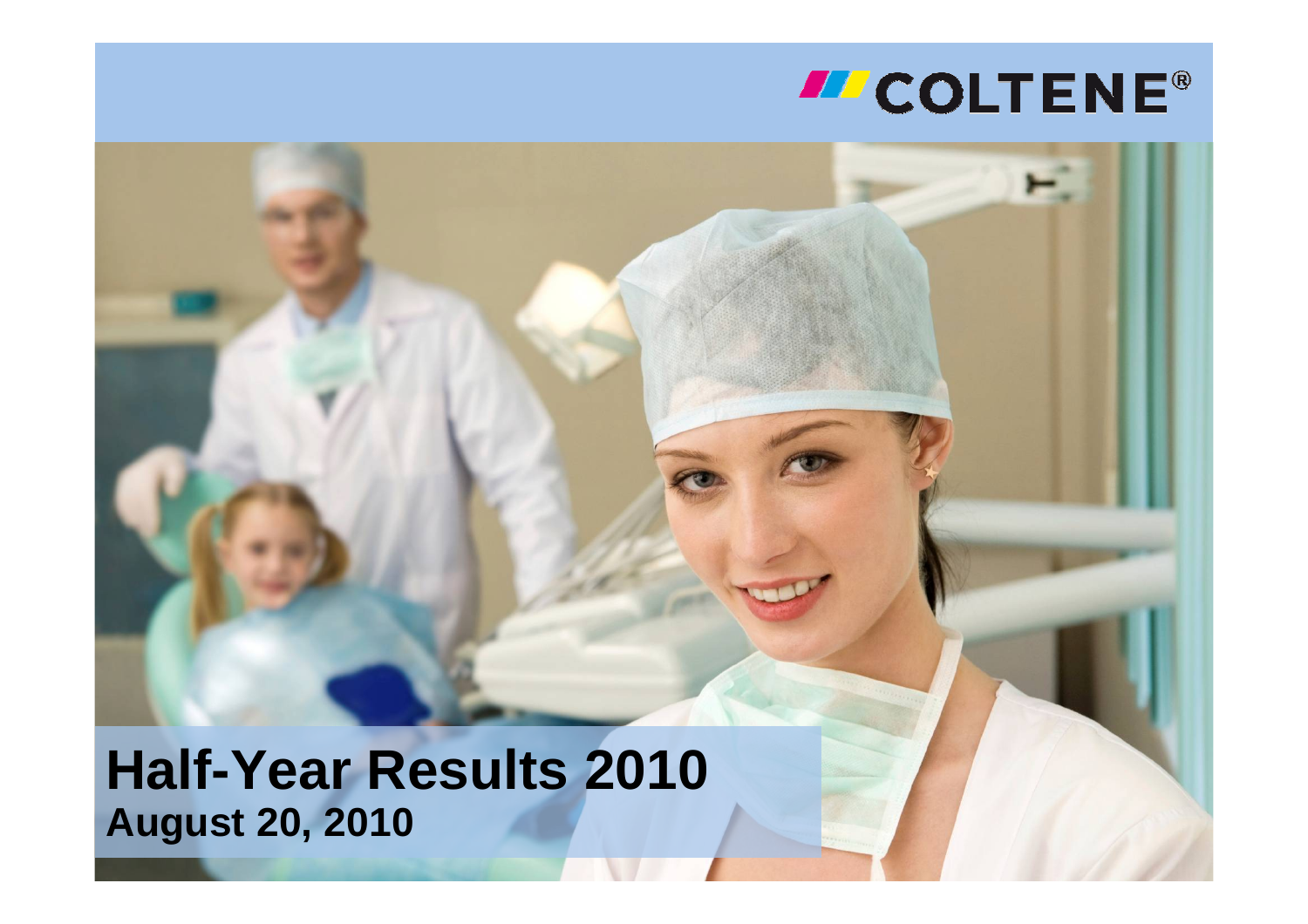### **LE COLTENE®**

## **Safe Harbour Statement**

We need to remind you that the information made available in this presentation may include forwardlooking statements that reflect the intentions, beliefs or current expectations and projections of COLTENE Holding AG about the future results of operations, financial condition, liquidity, performance and similar circumstances. Such statements are made on the basis of assumptions and expectations which may prove to be erroneous, although COLTENE Holding AG believes them to be reasonable at this time.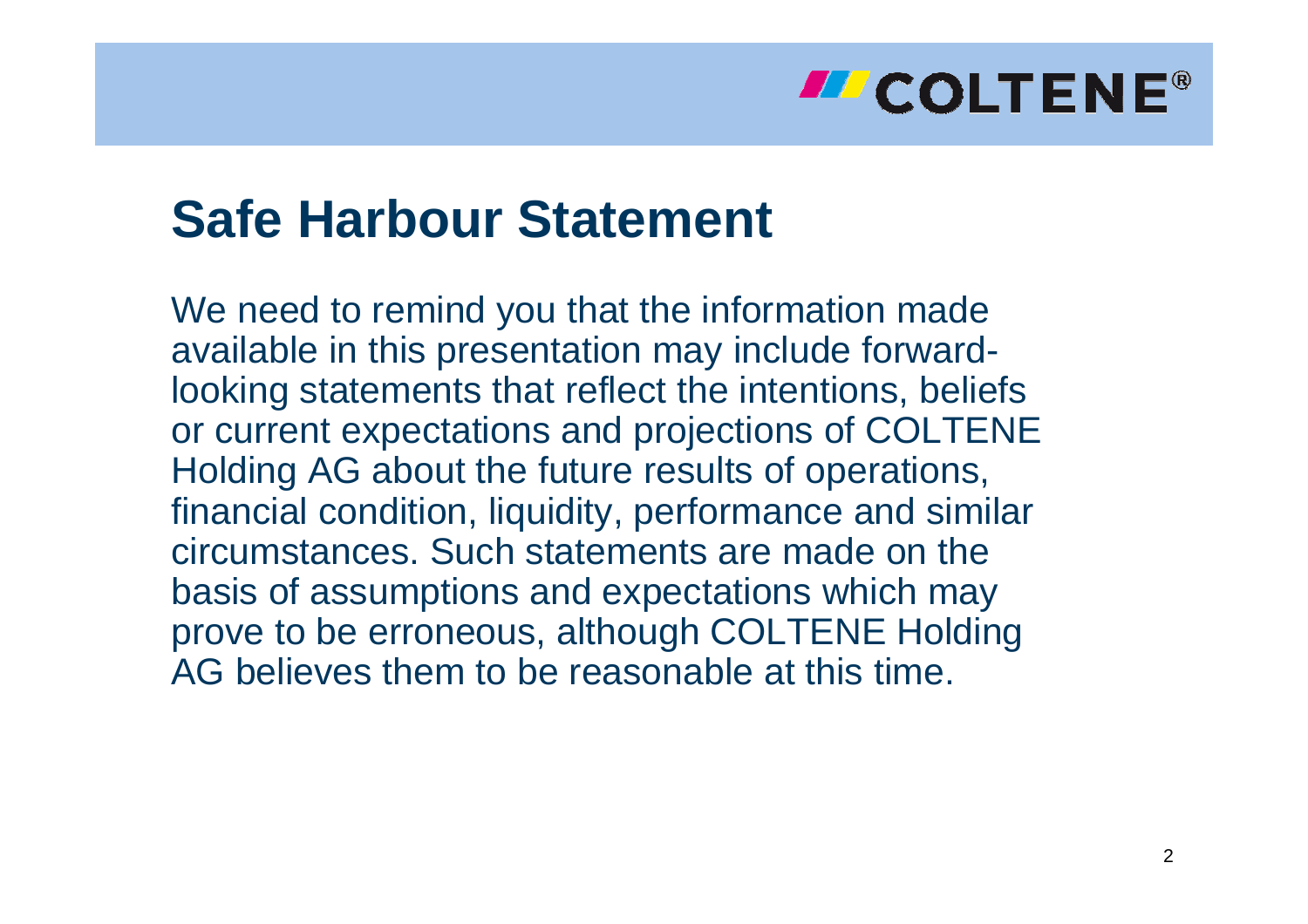

**1. COLTENE – Key figures and development 1HY 2010**

**2. Attractive dental market**

**3. Strategy implementation**

**4. Financials**

**5. Outlook 2010**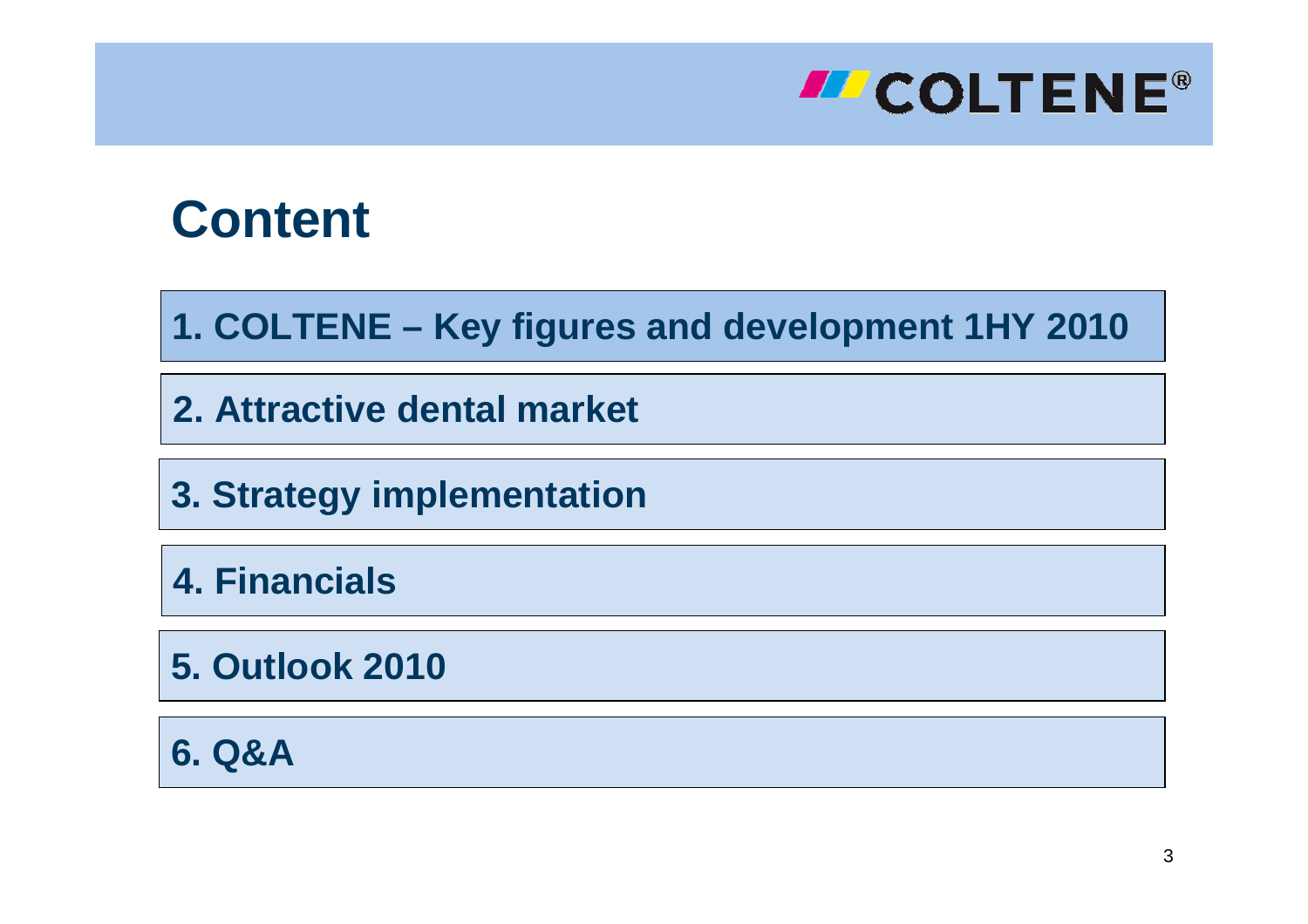# **Key Developments 1HY 2010 (1)**

#### Sales development 1 HY 2010 over 1 HY 2009

- •Consolidated sales increase 5.7% to CHF 73.7 million
	- Adjusted for currency impacts +9.8%
- •Gratifying development compared with overall industry
- •Broad-based growth in terms of both geography and product range

#### Key performance figures 1 HY 2010 over 1 HY 2009

- •EBIT up 27.6% to CHF 5.8 million
	- EBIT margin increases 14 basis points from 6.5% to 7.9%
- C H F 0.6 million negative currency impact
- •C H F 1.1 million negative impact from participation in Vigodent, Brazil
- •Net profit for the period CHF 2.6 million, down from CHF 4.2 million – EPS of CHF 0.63 after CHF 1.01 a year ago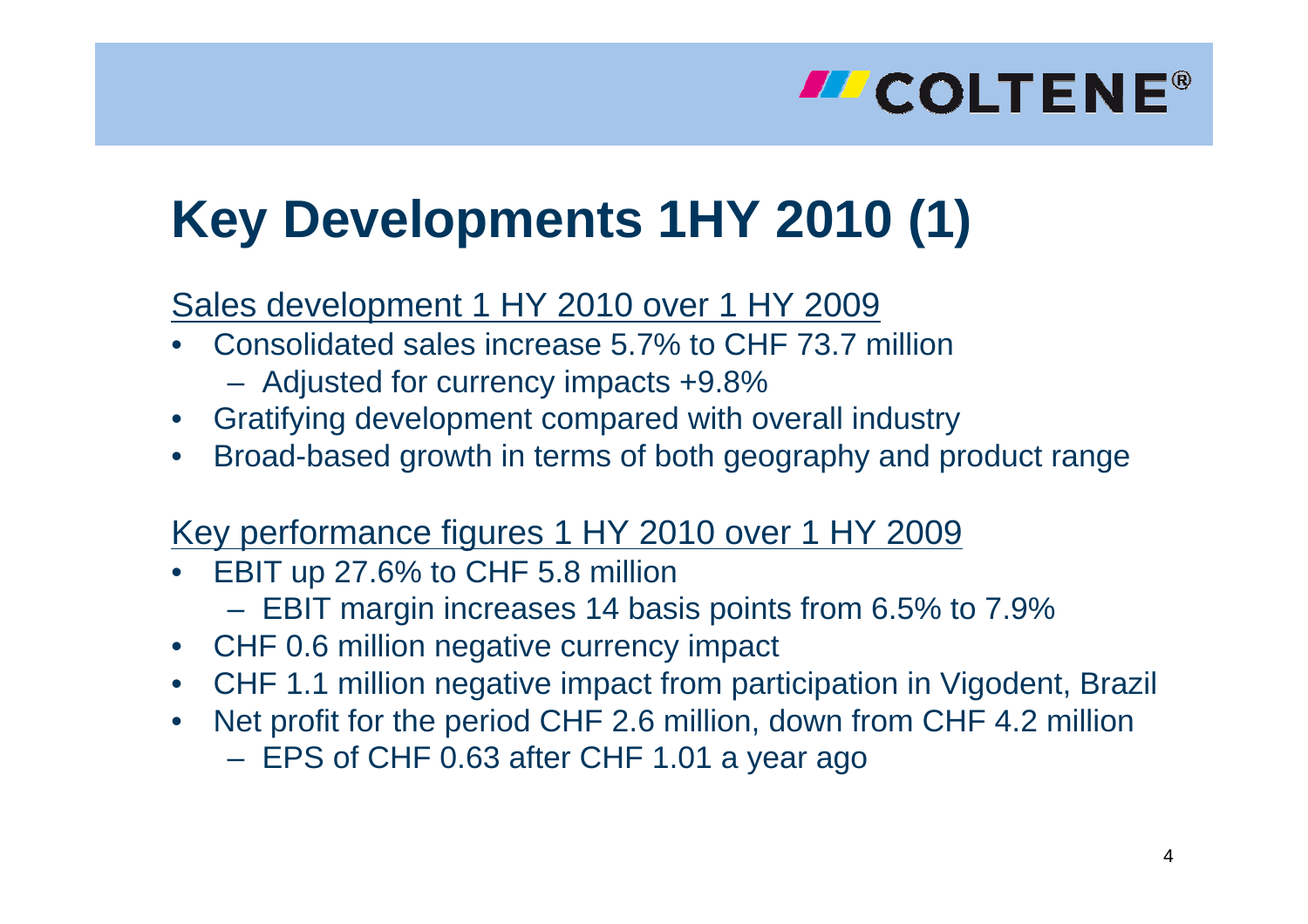## **LEART COLTENE®**

# **Key Developments 1HY 2010 (2)**

#### Strong Cash flow and sound Balance Sheet

- Cash flow from operating activities CHF 9.4 million after CHF 1.8 million for 1 HY 2009
- Free Cash flow CHF 7.8 million or 10.6% of sales
- Strong equity ratio of 65% and low net debt level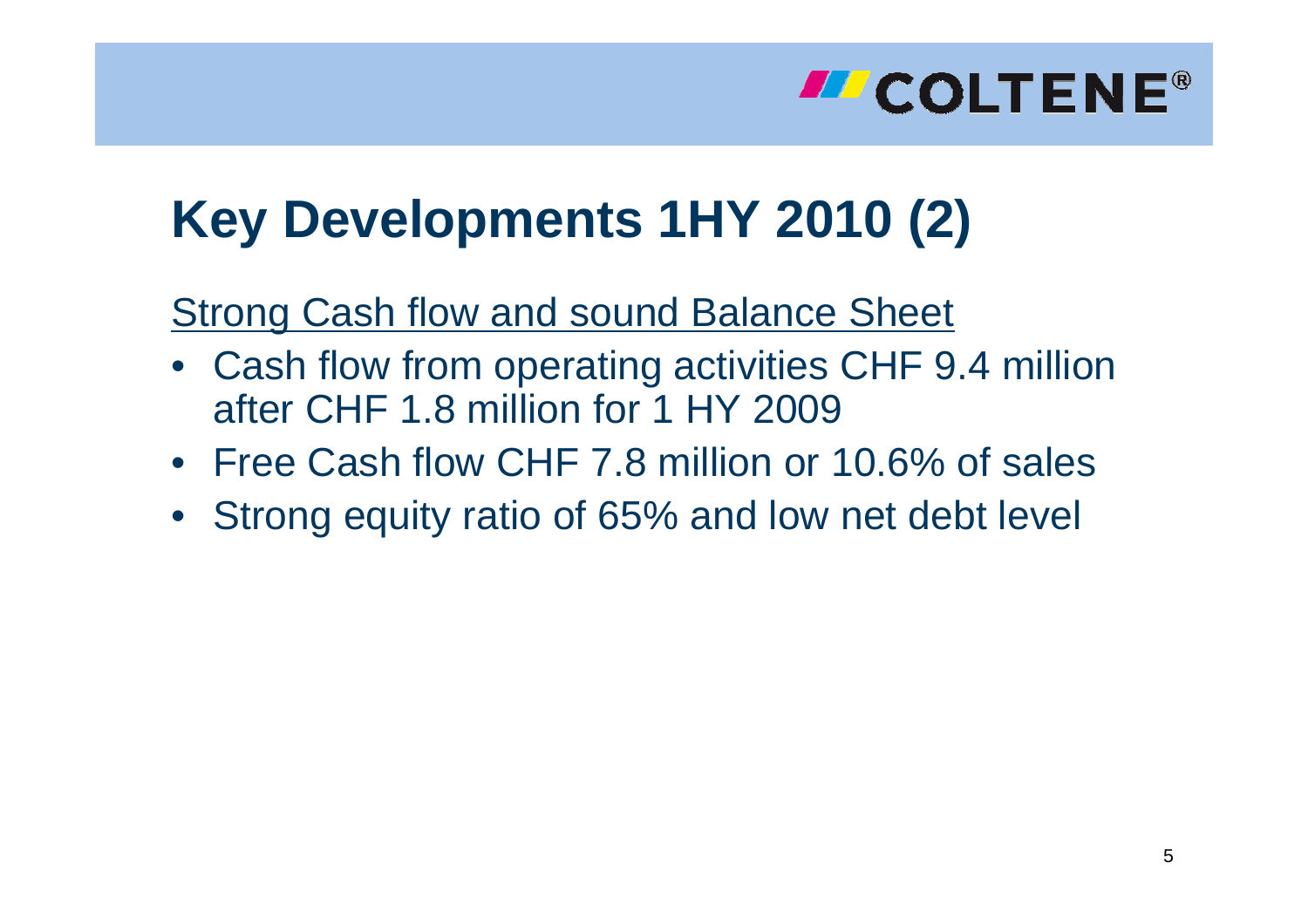# **Broad-based sales growth 1 HY 2010**



- •Sales increases in most European markets (i.e. G ermany)
- •Intensified KAM leads to growth in FRANCE and BENELUX
- •Additional potential in ITALY and SOUTHERN EUROPE
- •RUSSIA and CIS maintained high growth rate
- $\bullet$ GREAT BRITAIN grew in local currency
- •EASTERN EUROPE stable
- North America
- •Sales increase in USA in local currency
- Latin America
- •Satisfying growth, strong results in MEXICO, COLUMBIA, **PFRU**
- •Accessing further growth potential by stepping up local presence, offering targeted training

#### Asia/Far East

- •Double-digit sales growth in CHINA and INDIA
- •Sales suffered from currency developments and price pressure, especially in SOUTH KOREA

| 1  | Switzerland            | 2%  |
|----|------------------------|-----|
| 2  | Germany, Austria       | 15% |
| 3  | Great Britain, Ireland | 5%  |
| 4  | France                 | 5%  |
| 5  | Other Europe           | 14% |
| 6  | Russia and CIS         | 3%  |
| 7  | Middle East and Africa | 4%  |
| 8  | North America          | 38% |
| 9  | Brazil                 | 1%  |
| 10 | Other South America    | 4%  |
| 11 | China                  | 2%  |
|    | 12 India               | 1%  |

 $12^{13}$  $11$ 

10

13 Other Far East, Oceania 6%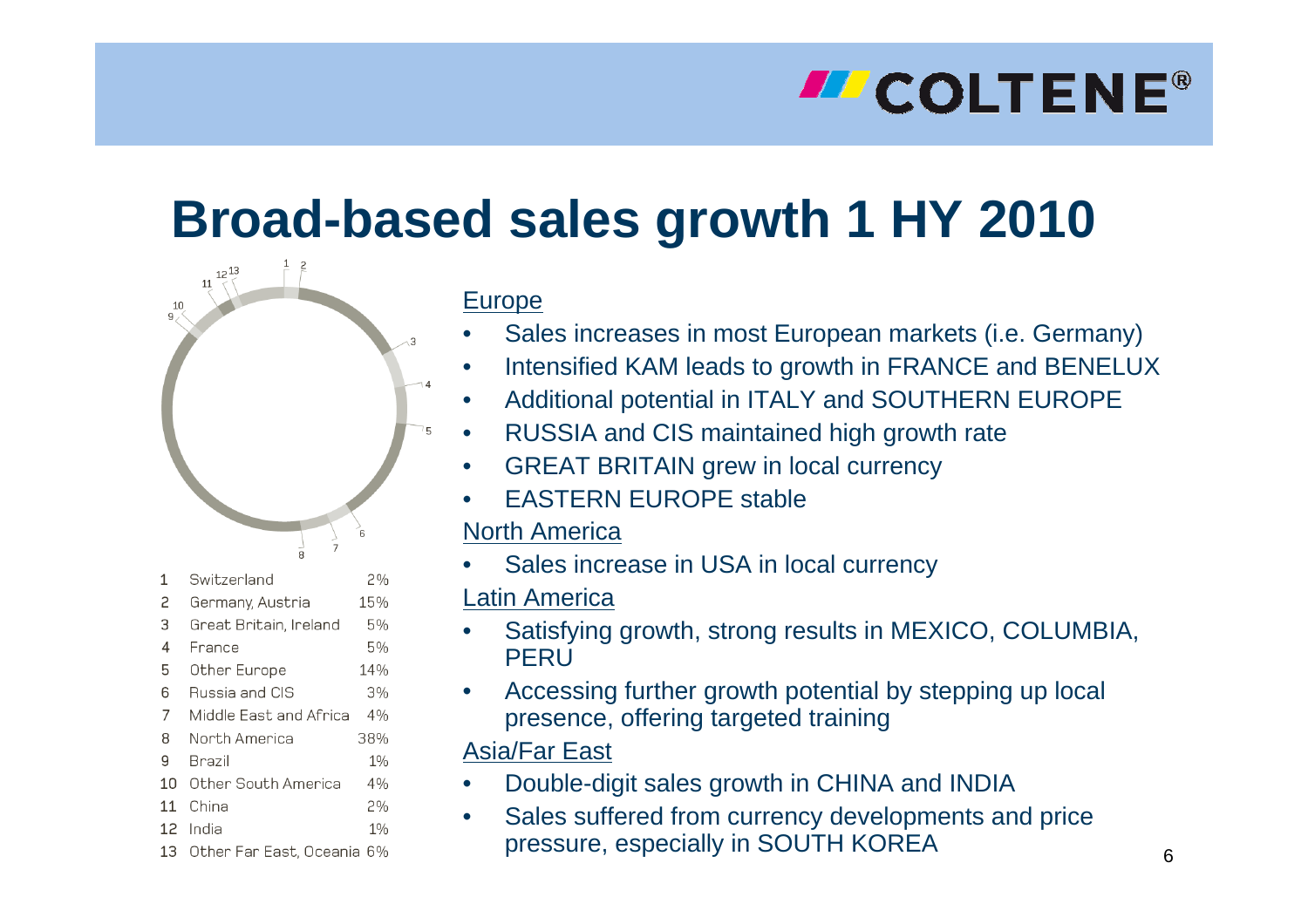# **LE COLTENE®**

# **Balanced product portfolio in 1 HY 2010**



| 1 | Restoration              | 21% |
|---|--------------------------|-----|
| 2 | Impression               | 19% |
| З | Endodontics              | 17% |
| 4 | Hygiene and Surgical 11% |     |
| 5 | Units/Accessories        | 8%  |
| 6 | Rotary                   | 8%  |
| 7 | Laboratory               | 5%  |
| 8 | Miscellaneous            | 11% |

#### Sales highlights include

- •Success in continuously expanded family of A-silicone impression materials, such as Affinis 360 Putty
- Special offers in Hygiene to celebrate 100-year anniversary of ROEKO brand
- Small equipment and units
- •Ongoing growth in rotary instruments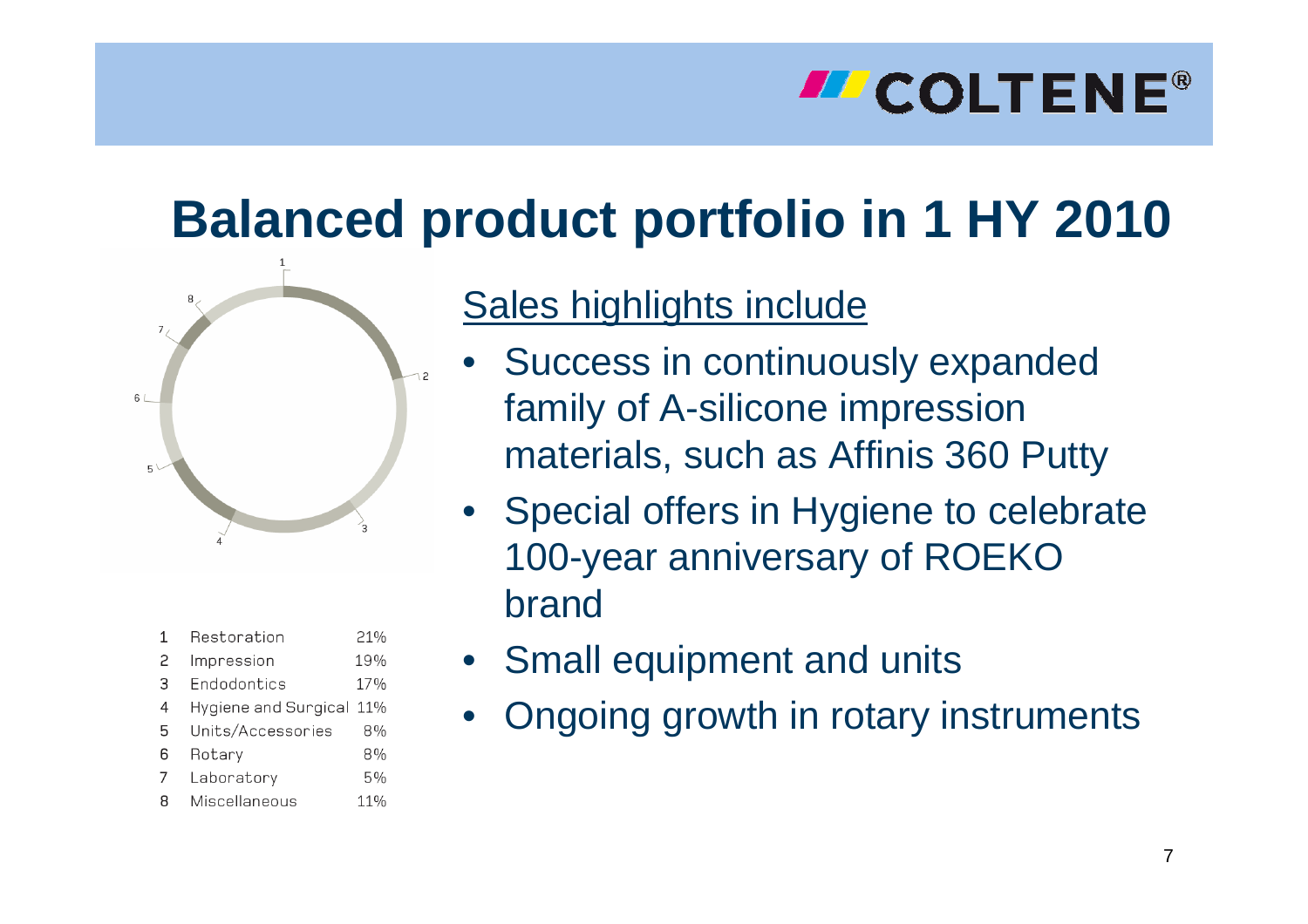## **Comprehensive Product Range**

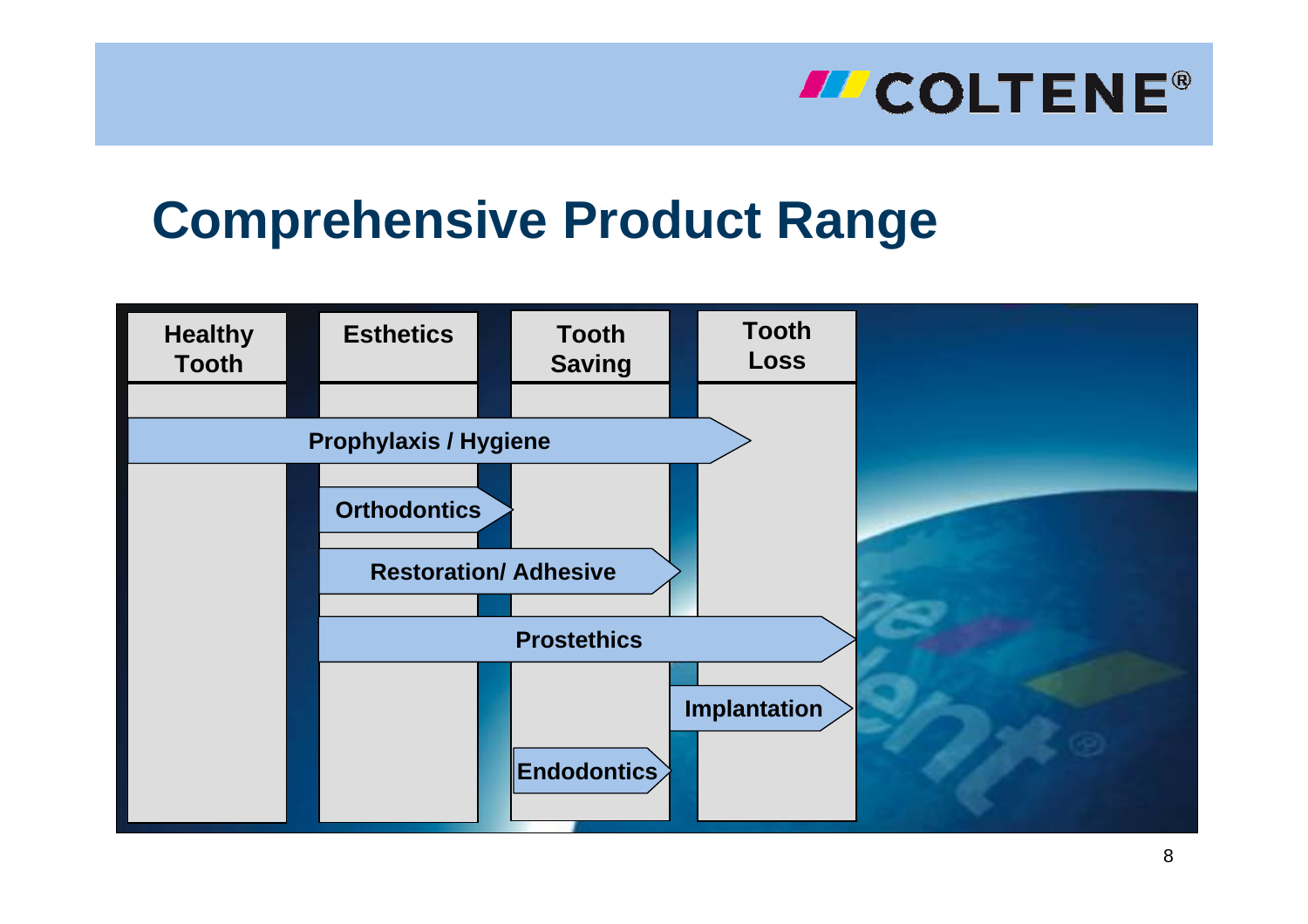# **Participation in Vigodent, Brazil**

- 40% stake with option to expand participation
- Vigodent posts loss for the first half-year 2010:
	- **Hart Communication** – Sales growth below expectations
	- Cost development not according to business plan
	- Transition to COLTENE standards more complex than anticipated due to minority partner status
- CHF 1.1 million adverse impact for the first half-year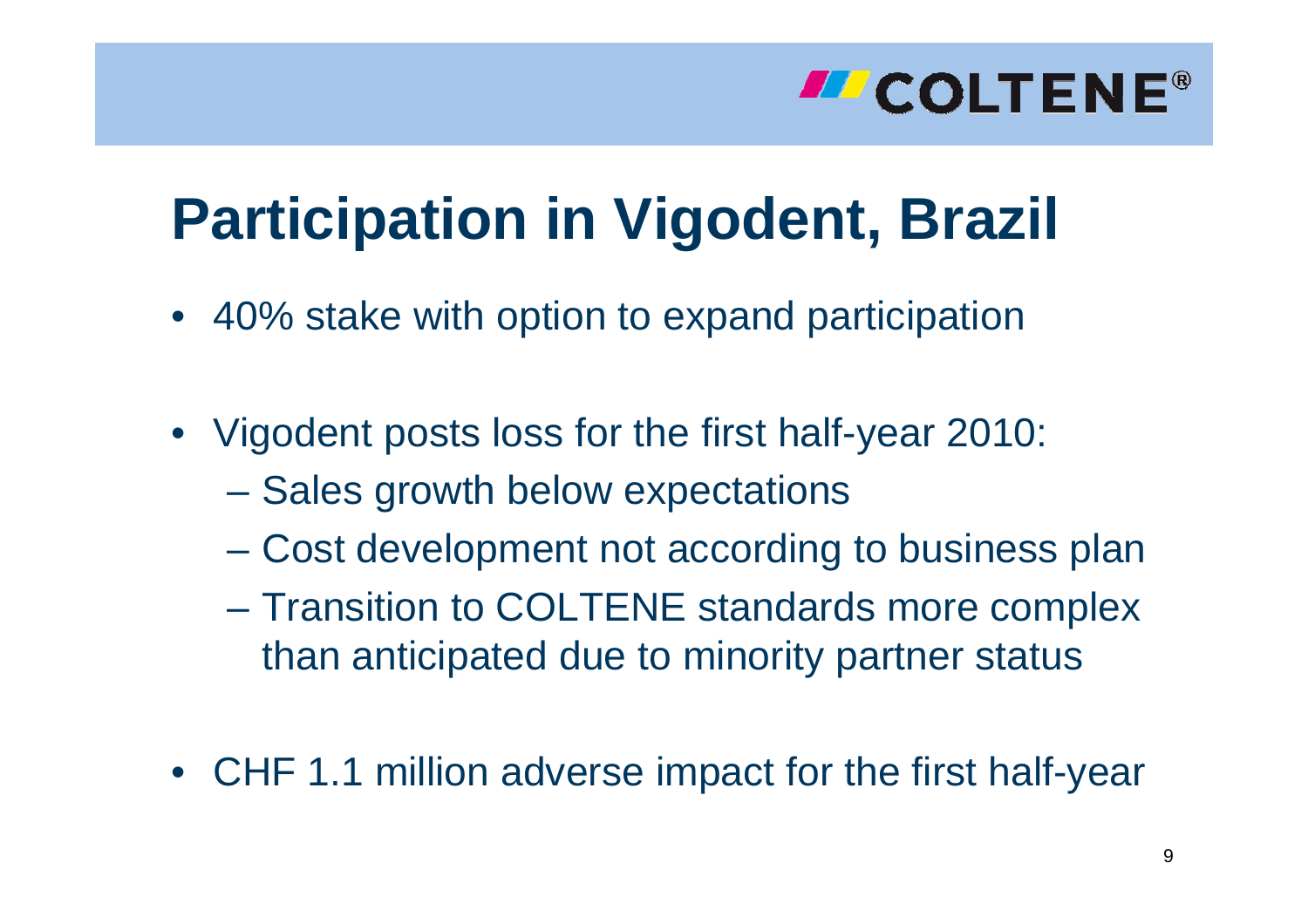

**1. COLTENE – Key figures and sales development 2009**

**2. Attractive dental market**

**3. Strategy implementation**

**4. Financials**

**5. Outlook**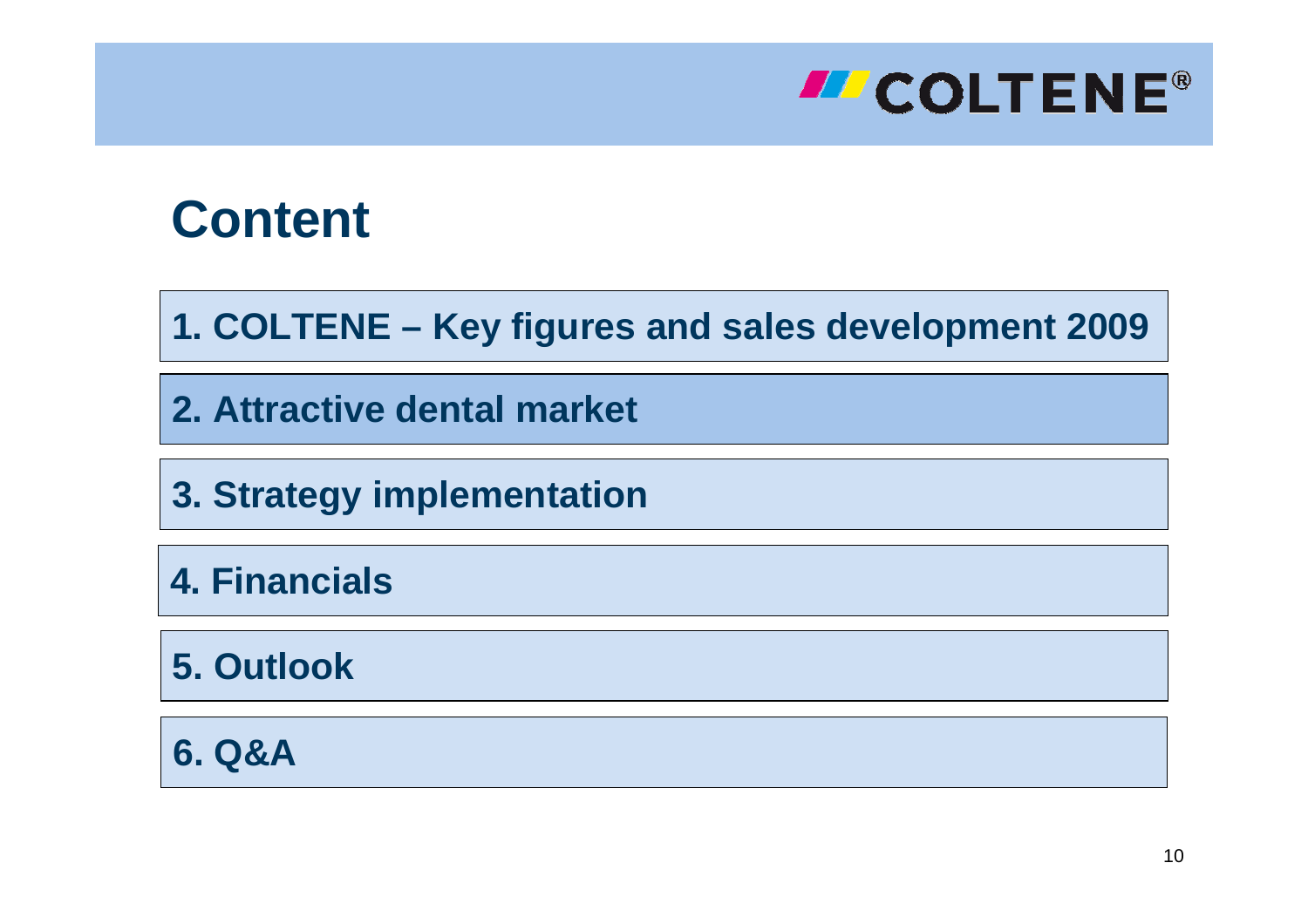

### **Focus on attractive global dental consumables market**



Market Size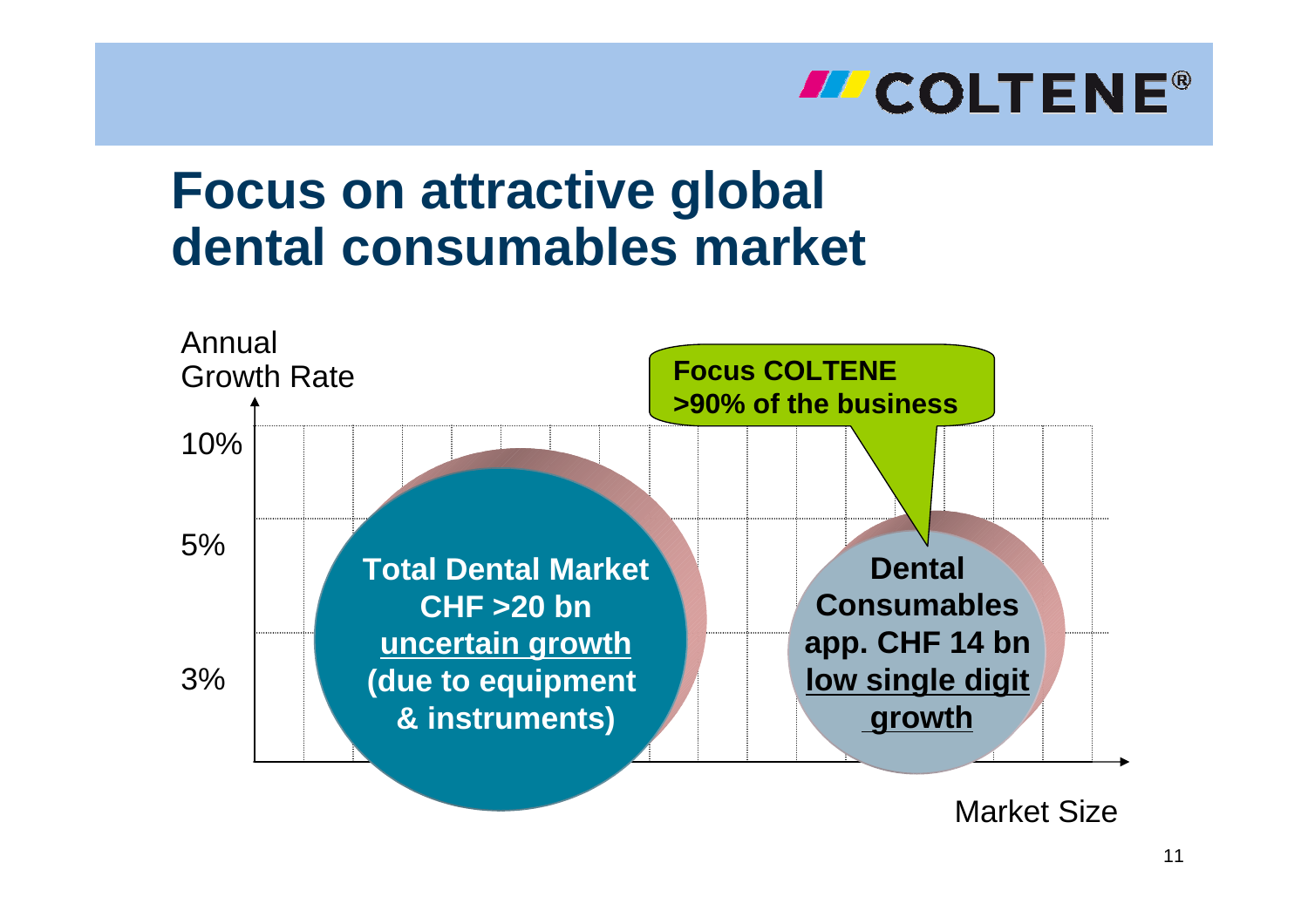### **Based on a resistant and sustainable business environment**

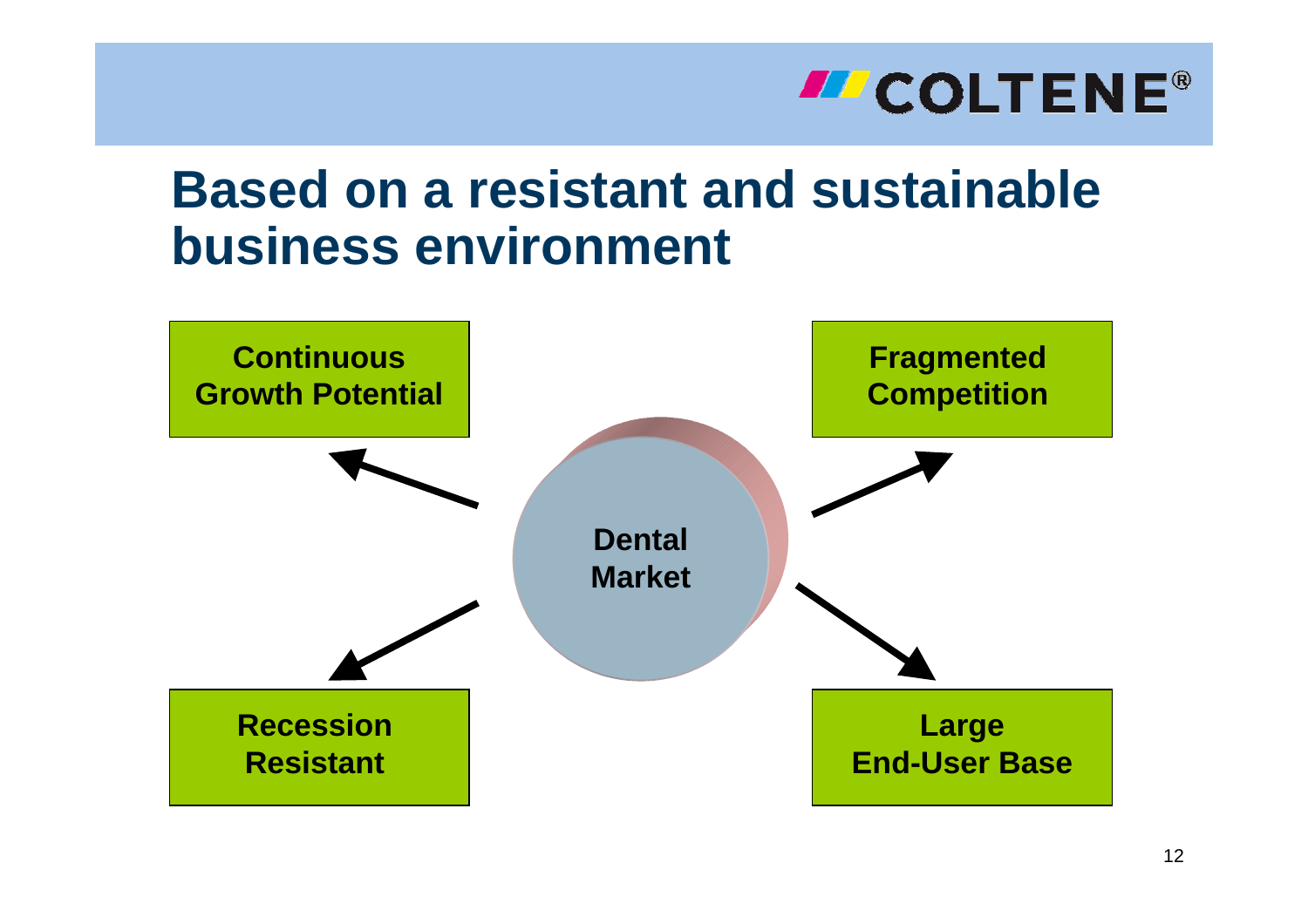

**1. COLTENE – Key figures and sales development 2009**

**2. Attractive dental market**

**3. Strategy implementation**

**4. Financials**

**5. Outlook**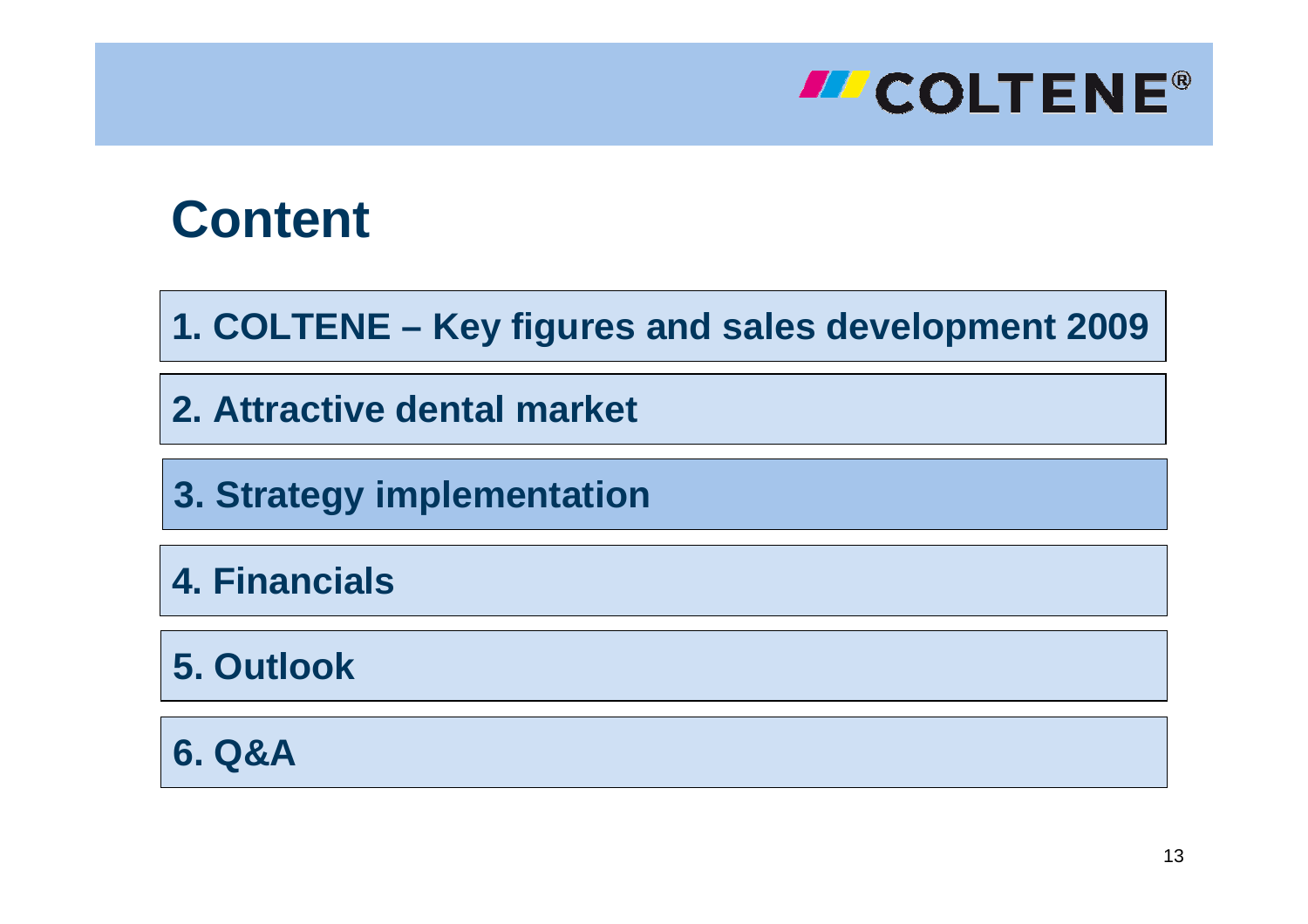

## **Strategy implementation: Three growth pillars**

Product Innovation

Geographic Expansion



#### **Acquisitions Partnerships**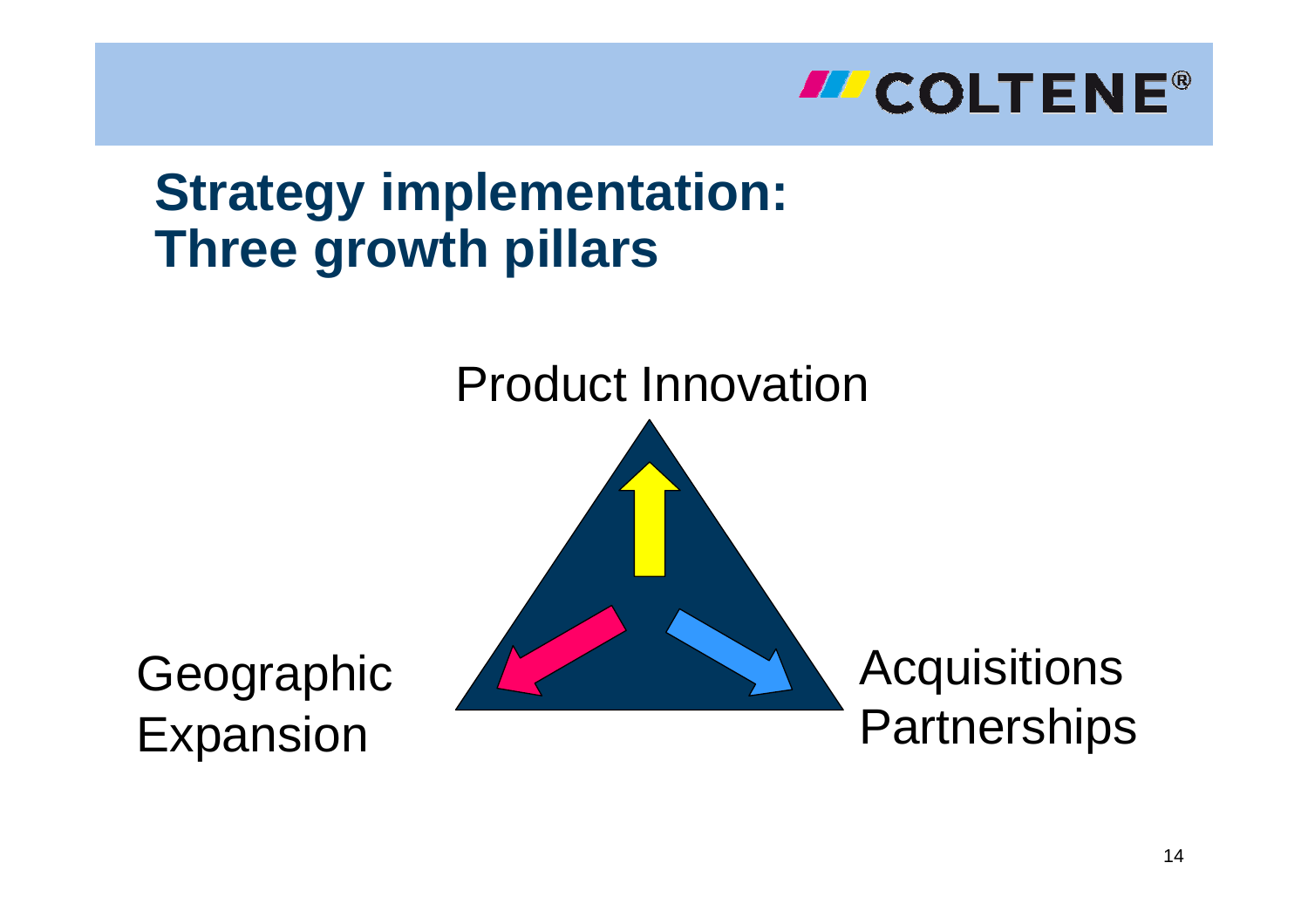

## **Geographic expansion**

#### Traditional markets

• Improve penetration with intensified Key Account Management (co-operation with our partner) and leading-edge products

#### Emerging markets

- •Develop platforms for future growth
- Tailored product offerings
- Step up presence in Latin America
	- Latin American Dental Seminar in Panama, June 2010
- Step-up presence in China, India and Asia
	- Asian Dental Summit in Phuket, March 2010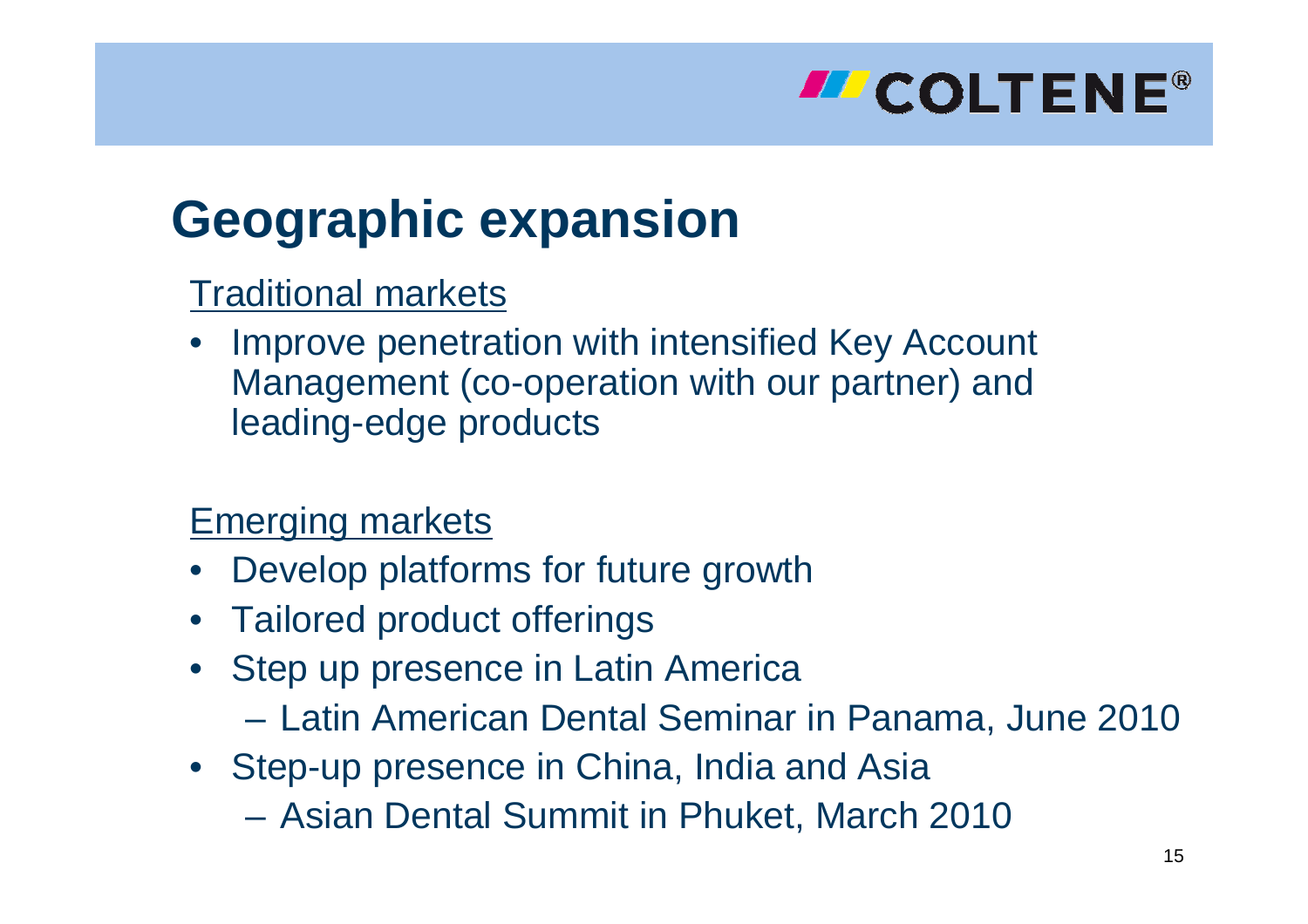# **Innovation in Products and Services**

- Innovation is a continuous process for COLTENE
	- As much *evolutionary* improvement process as *revolutionary* new applications
	- Continuous stream of upgrades and new products
	- Focus to meet customer needs (customer centric)
- Solution-oriented
	- Innovations show clinical effectiveness (time, color, accuracy, durability)
	- Applications to be patient-preferred
	- Products and services to support better dentistry
- Use of innovative new marketing avenues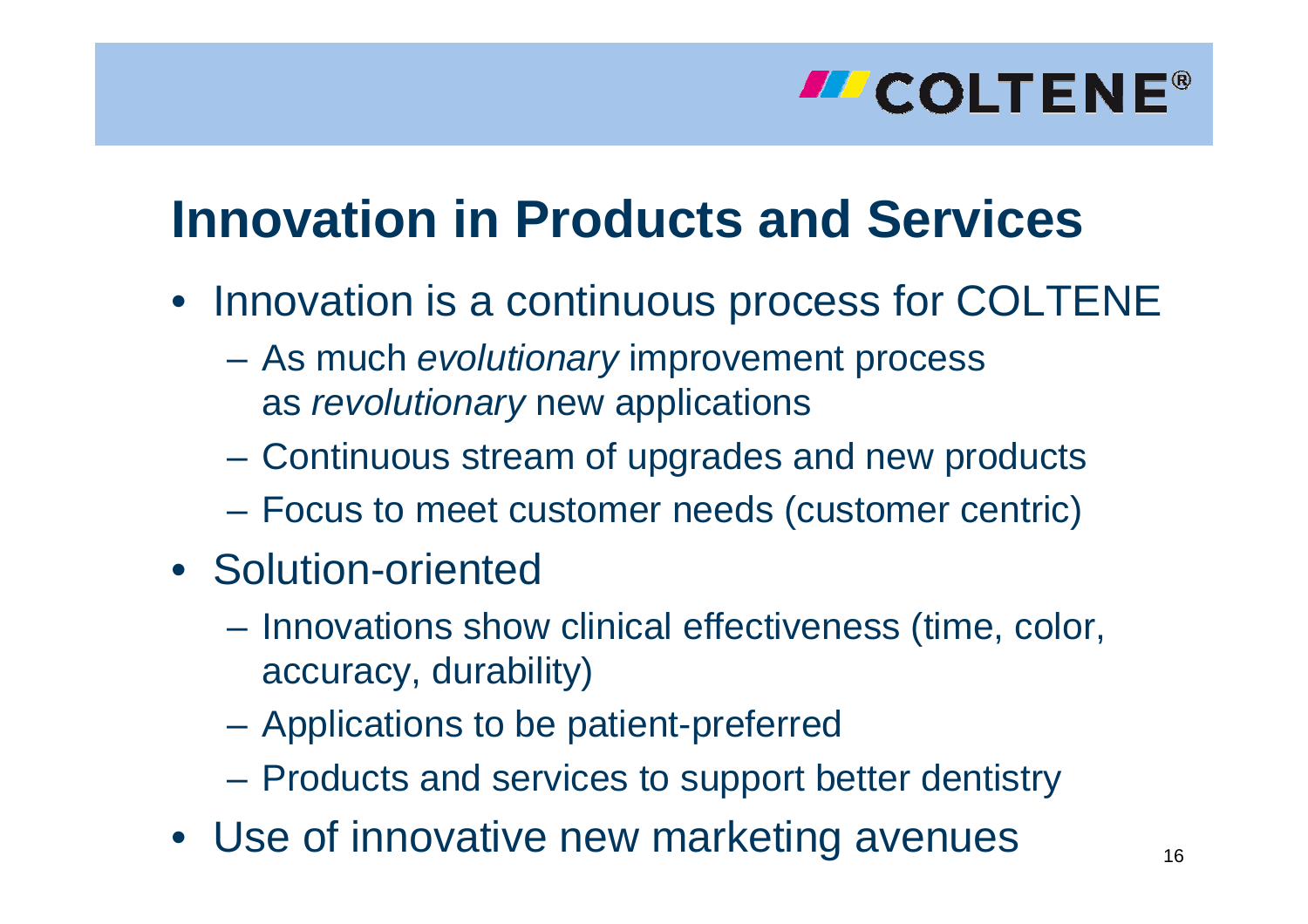# **Acquisitions and Partnerships**

#### Main focus on Vigodent

- •Improve business achievements with partner
- •• Introduction of extensive cost reduction measures and standardized processes
- •Expectation of exercise of call option

#### <u>Generally, acquisition projects to support</u>

- •Core competencies and market approach
- •Opportunities in new technologies
- •Geographical expansion
- •Financial situation

#### New partnerships are implemented

- •In new market areas (i.e. emerging markets)
- •For web-based (s. gIDE) and catalogue platforms
- •Solution partners with dedicated focus (specific products/segments)

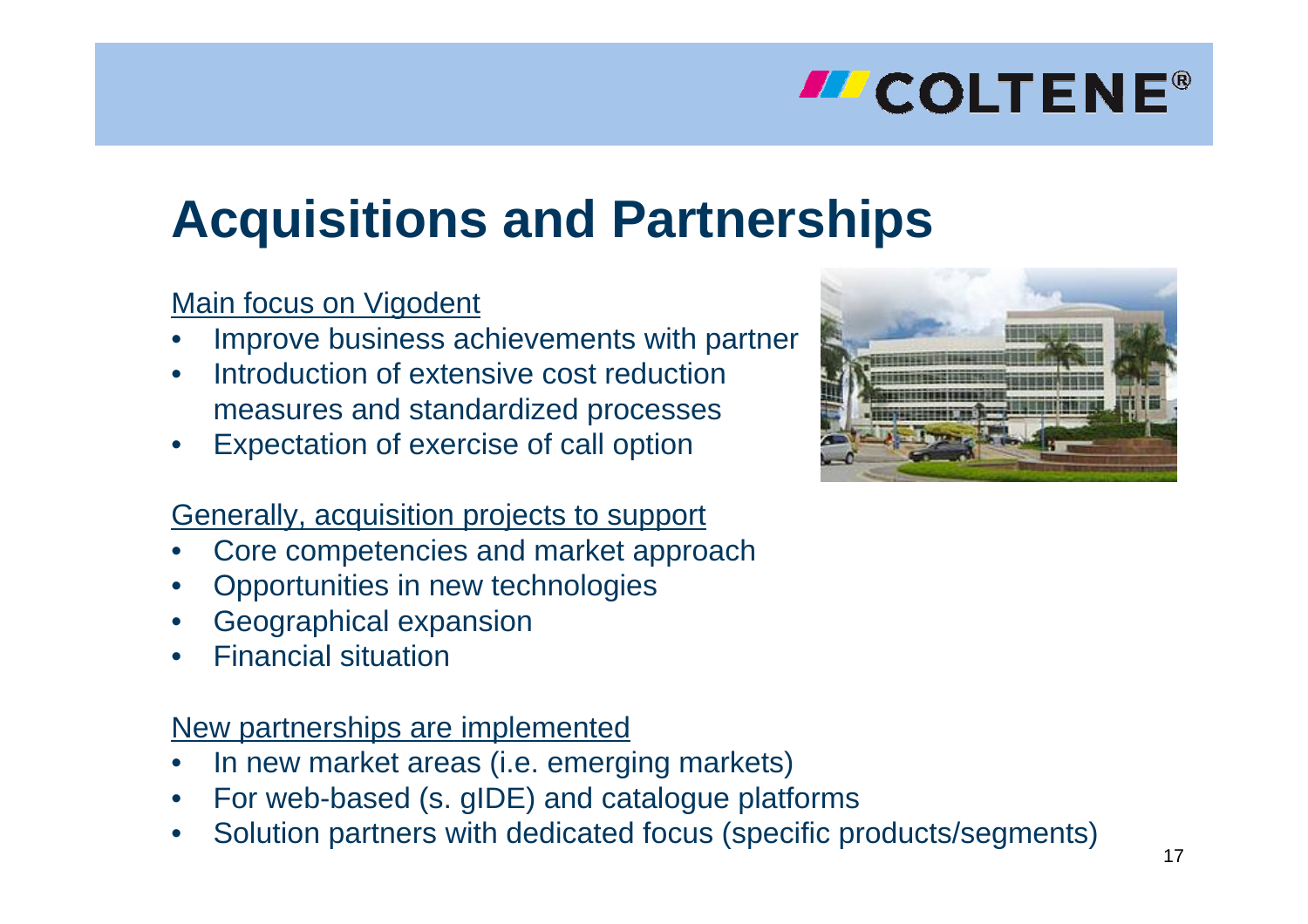

**1. COLTENE – Key figures and sales development 2009**

**2. Attractive dental market**

**3. Strategy implementation**

**4. Financials**

**5. Outlook**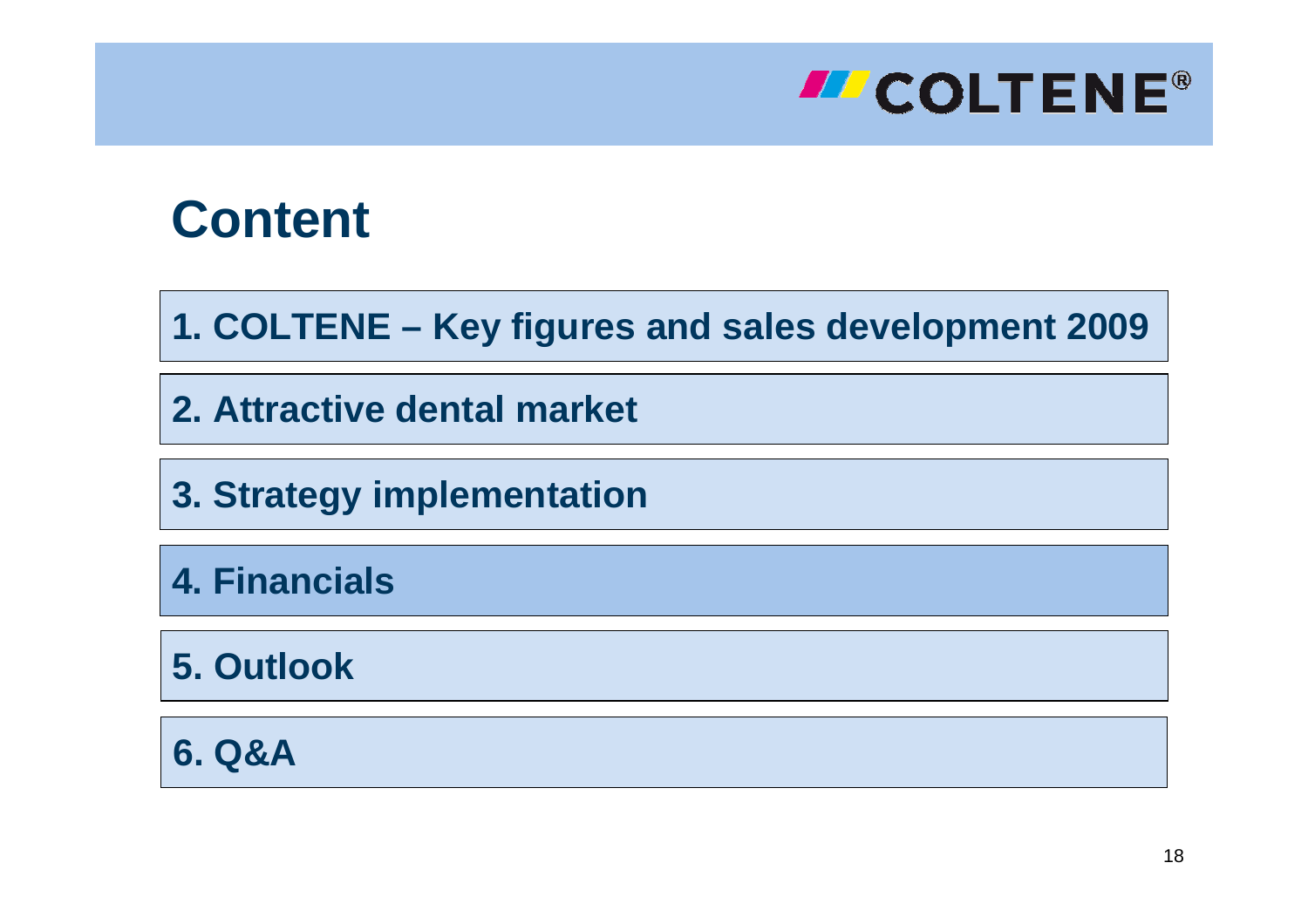# **Group Income Statement (1)**

| <b>1'000 CHF</b>              | 1 HY 09   | $\%$     | 1 HY 10   | $\%$     | $%$ YoY  |
|-------------------------------|-----------|----------|-----------|----------|----------|
| <b>Net Sales</b>              | 69'674    | 100.0%   | 73'667    | 100.0%   | 5.7%     |
| Changes in inventories        | 6'024     | 8.6%     | 1'281     | 1.7%     | $-78.7%$ |
| <b>Raw materials</b>          | $-24'062$ | $-34.5%$ | $-23'452$ | $-31.8%$ | $-2.5%$  |
| Personnel expenses            | $-28'919$ | $-41.5%$ | $-27'780$ | $-37.7%$ | $-3.9%$  |
| Other expenses*               | $-16'019$ | $-23.0%$ | $-15'592$ | $-21.2%$ | $-2.7%$  |
| Depreciation&amortization     | $-2'162$  | $-3.1%$  | $-2'335$  | $-3.2%$  | 8.0%     |
| <b>EBIT</b>                   | 4'536     | 6.5%     | 5'789     | 7.9%     | 27.6%    |
| Net Sales currencies adjusted | 69'674    |          | 76'533    |          | 9.8%     |

\*: i ncluding w ork performed capitalized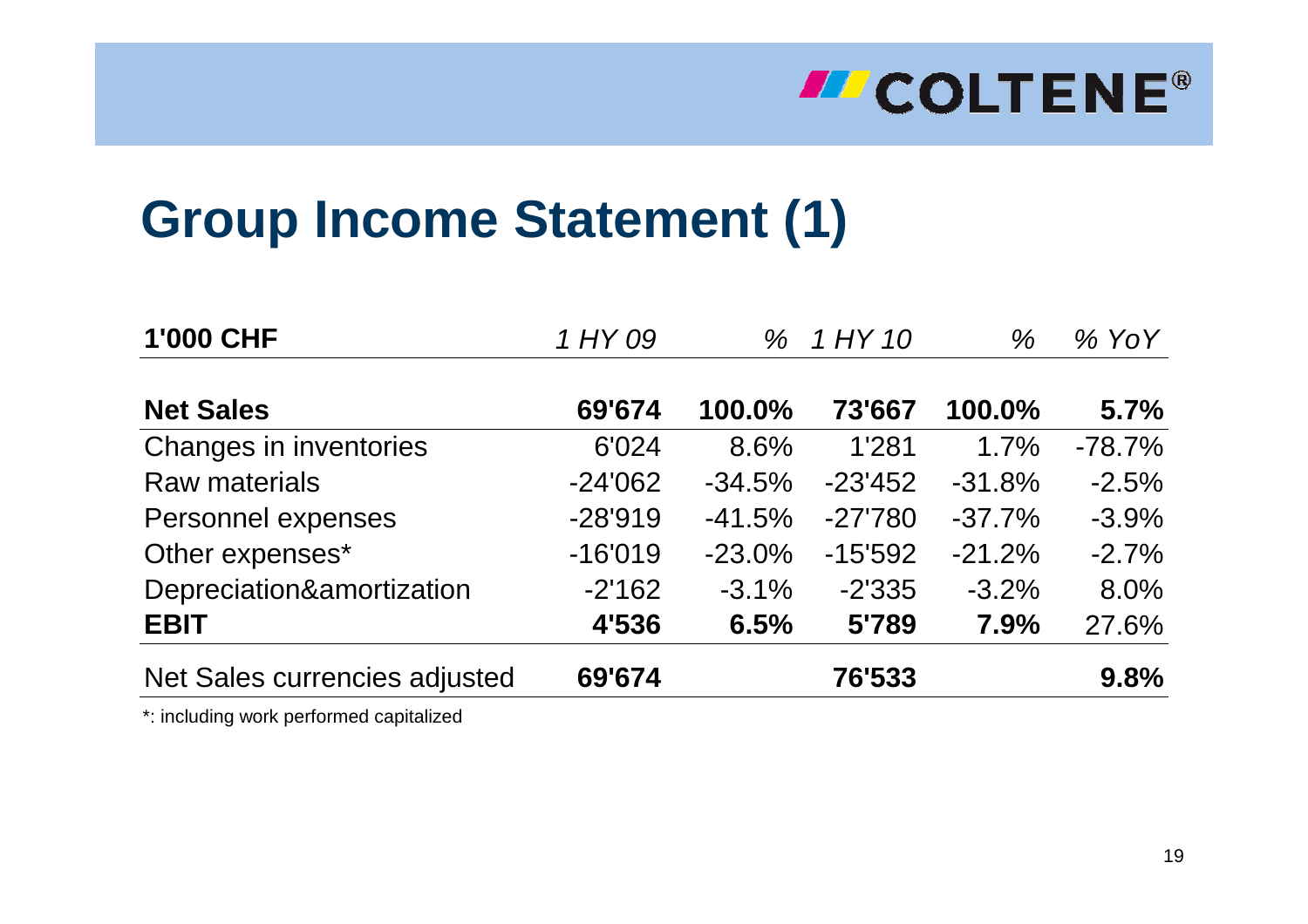# **Group Income Statement (2)**

| <b>1'000 CHF</b>                 | 1 HY 09  |         | % 1 HY 10 | $\%$     | $%$ YoY      |
|----------------------------------|----------|---------|-----------|----------|--------------|
| <b>EBIT</b>                      | 4'536    | 6.5%    | 5'789     | 7.9%     | <b>27.6%</b> |
| Exchange rate gains & losses     | 1'407    |         | $-630$    |          |              |
| <b>Financial income</b>          | 15       |         | 1'695     |          |              |
| <b>Financial expenses</b>        | $-265$   |         | $-294$    |          |              |
| Share of loss of associates      | $\Omega$ |         | $-764$    |          |              |
| Impairment on associates         | $\Omega$ |         | $-1'972$  |          |              |
| Net profit before tax            | 5'693    | 8.2%    | 3'824     | 5.2%     | $-32.8%$     |
| Tax expenses                     | $-1'482$ | $-2.1%$ | $-1'210$  | $-1.6%$  |              |
| <b>Profit for the period</b>     | 4'211    | 6.0%    | 2'614     | 3.5%     | $-37.9%$     |
| Fx translation foreign operation | 1'858    | 2.7%    | $-1'412$  | $-1.9\%$ |              |
| <b>Comprehensive income</b>      | 6'069    | 8.7%    | 1'202     | 1.6%     |              |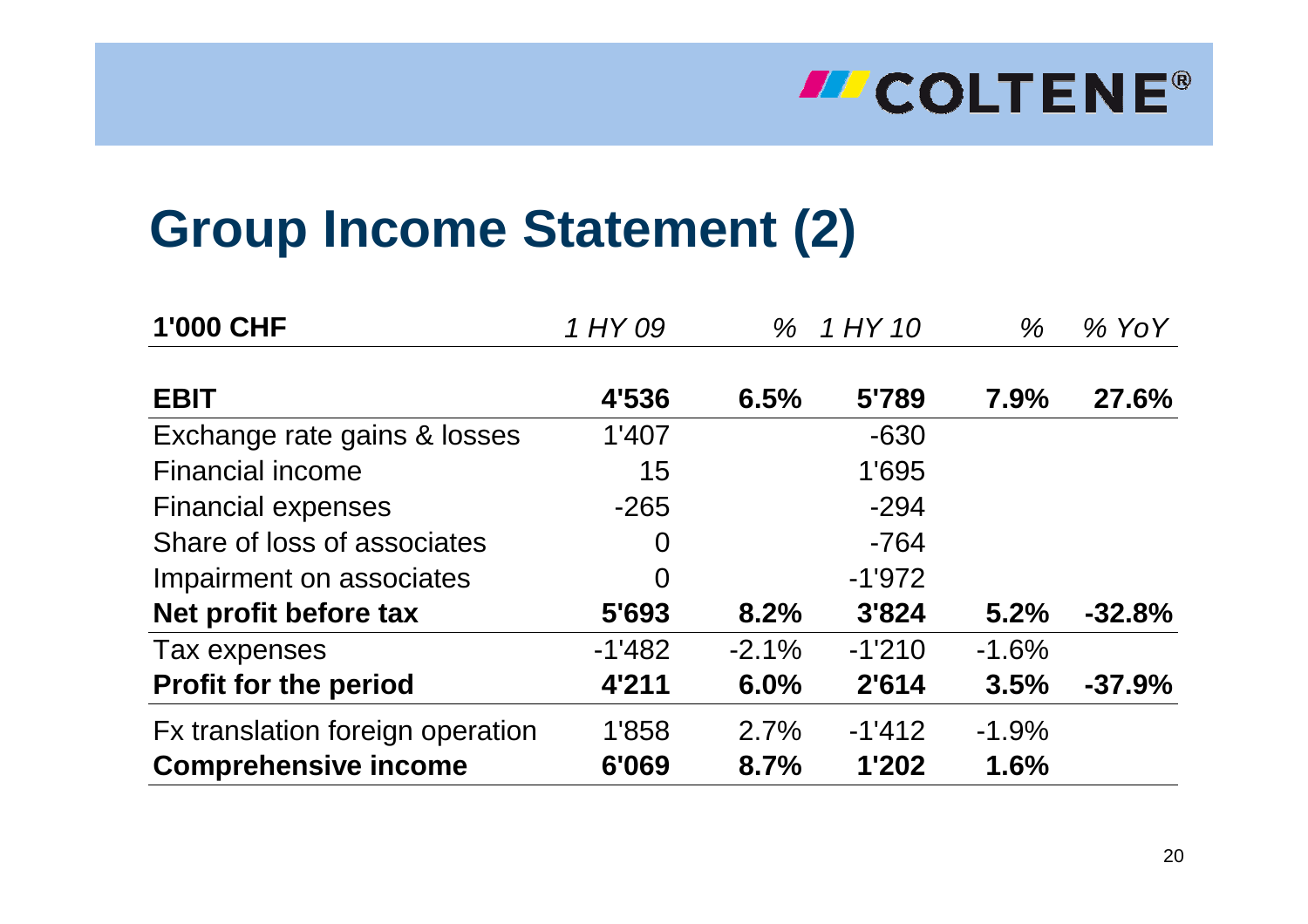# **Group Cash Flow Statement**

| <b>1'000 CHF</b>                | 1 HY 09  |         | $\%^*$ 1 HY 10 | $\%^{*}$ |
|---------------------------------|----------|---------|----------------|----------|
| <b>CF from operations</b>       | 1'756    | 2.5%    | 9'429          | 12.8%    |
| Purchase & proceeds PPE         | $-4'244$ |         | $-898$         |          |
| Purchase fin. & intangibles     | $-351$   |         | $-699$         |          |
| <b>CF from investments**</b>    | $-4'595$ |         | $-1'597$       |          |
| <b>FCF prior acquisitions**</b> | $-2'839$ | $-4.1%$ | 7'832          | 10.6%    |

\*: in % of net sales \*\*: continuing operations only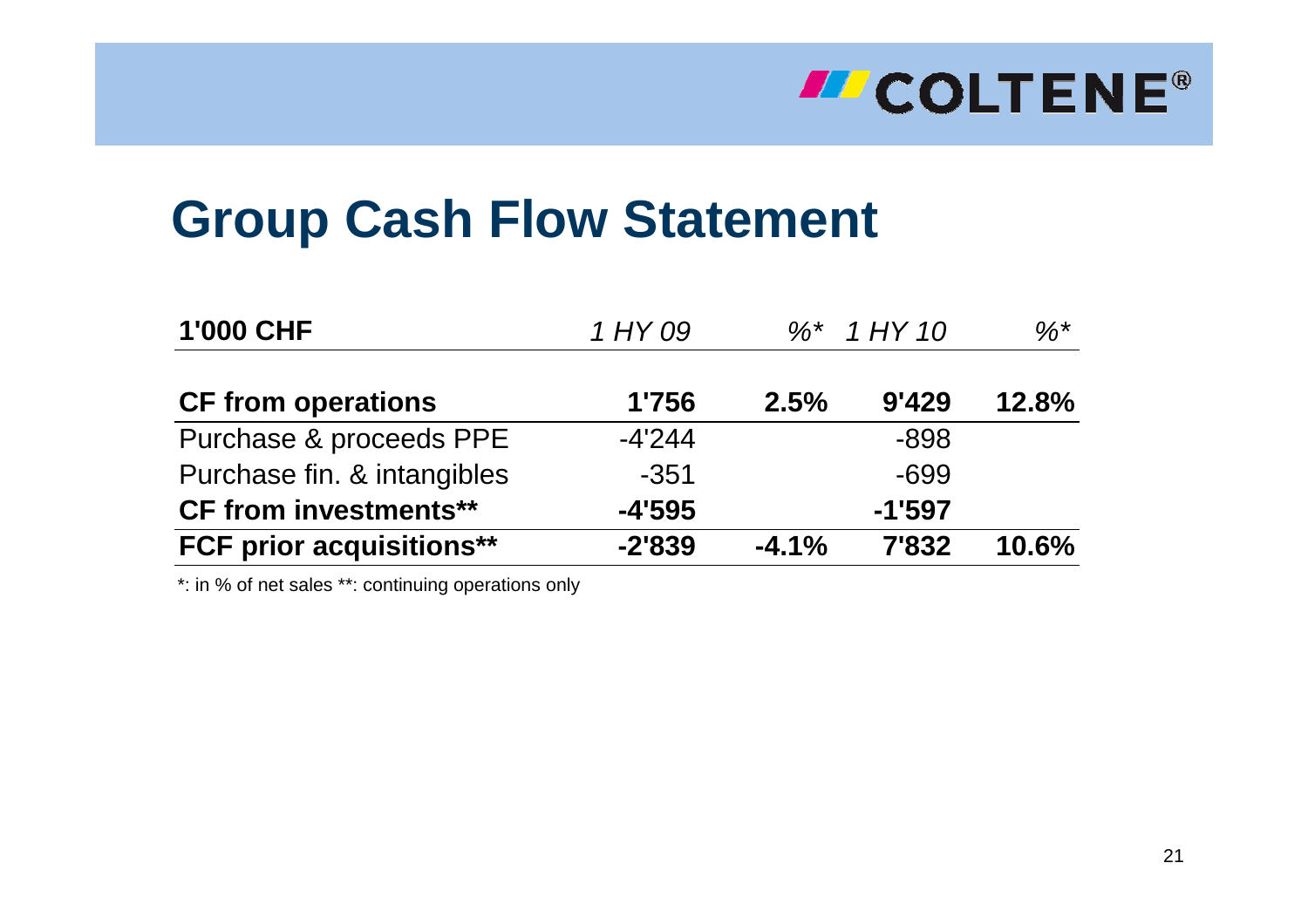# **Group Statement of Financial Position**

| 1'000 CHF                             | 31.12.09 | 30.6.10       |     |
|---------------------------------------|----------|---------------|-----|
|                                       |          |               |     |
| Cash & cash equivalents               | 5'880    | 5'384         |     |
| Receivables from deliveries & sales   | 35'640   | 31'412        |     |
| Other receivables                     | 2'598    | 5'338         |     |
| Inventory                             | 27'296   | 28'542        |     |
| Property, plant & equipment           | 32'978   | 32'373        |     |
| Financial, intangible & tax assets    | 52'786   | 50'315        |     |
| <b>Total assets</b>                   | 157'178  | 153'364       |     |
| Bank loans & other loans              | 22'879   | 28'191        |     |
| Payables to suppliers                 | 6'069    | 6'993         |     |
| Other short term liabilities          | 10'610   | 12'276        |     |
| Other long term liabilities           | 6'894    | 6'905         |     |
| Equity (equity ratio)                 | 110'726  | 70%<br>98'999 | 65% |
| <b>Total liabilities &amp; equity</b> | 157'178  | 153'364       |     |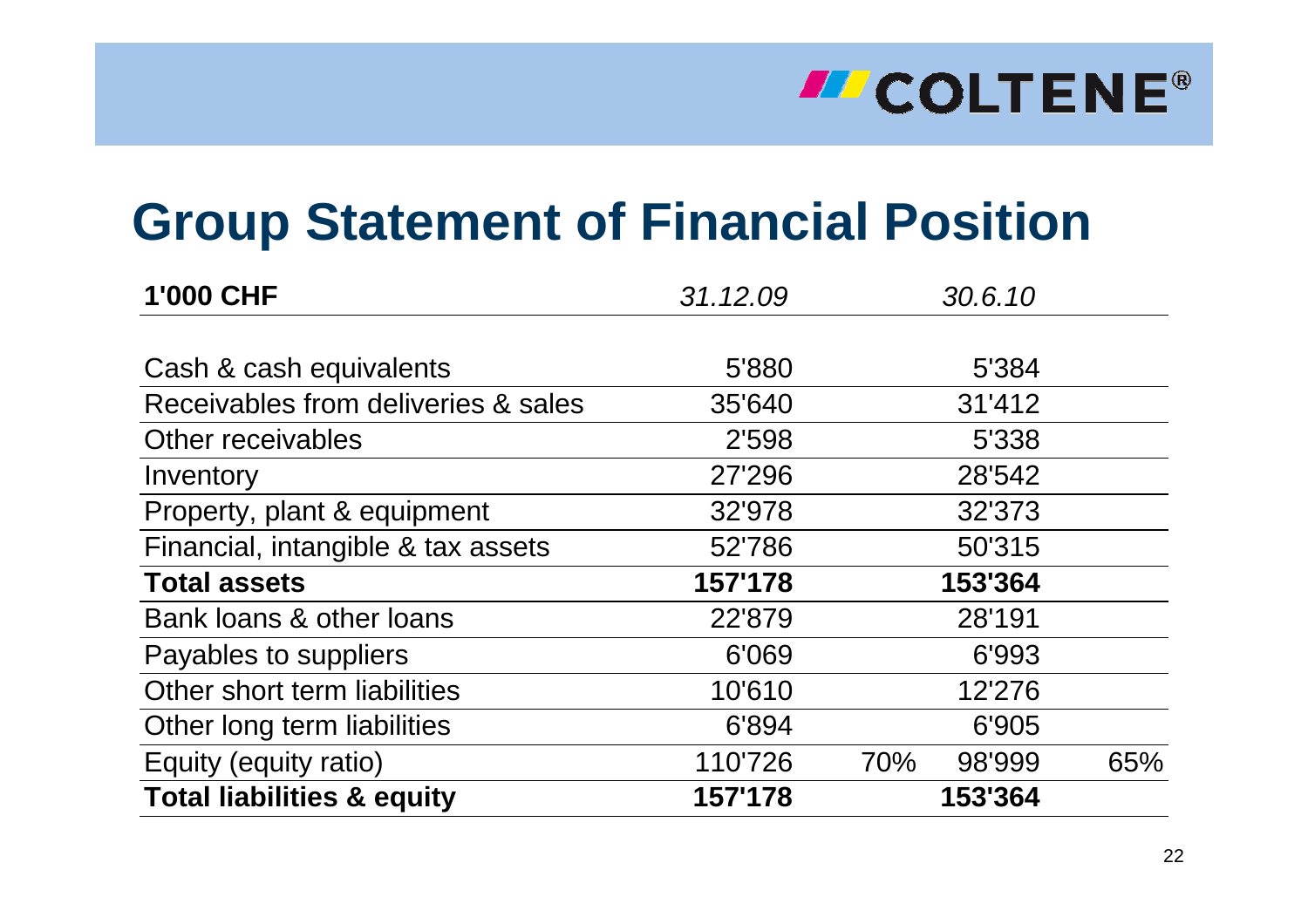

**1. COLTENE – Key figures and sales development 2009**

**2. Attractive dental market**

**3. Strategy implementation**

**4. Financials**

**5. Outlook**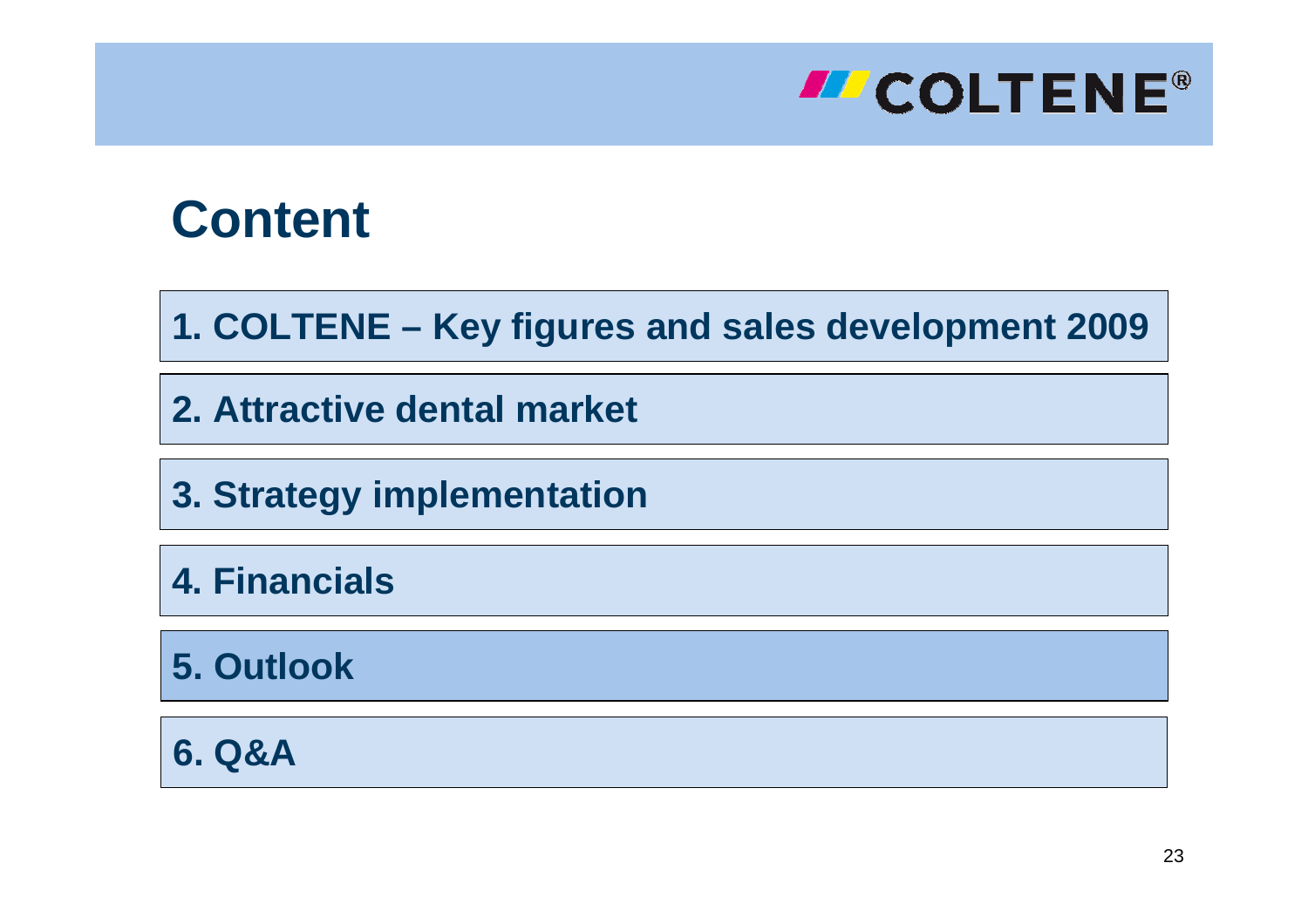# **COLTENE's Competitive Advantages**

#### In the market place

- Company clearly focused on dental consumables business
- •Targeting both traditional and emerging dental markets
- •Product offering for comprehensive applications and treatments
- •Continuous innovation cycles
- •Further expanding global presence
- Oriented towards solid and healthy growth

#### In terms of financial strength

- •Business model generating good cash flow
- •Solidly financed
- •Targeting attractive dividend yield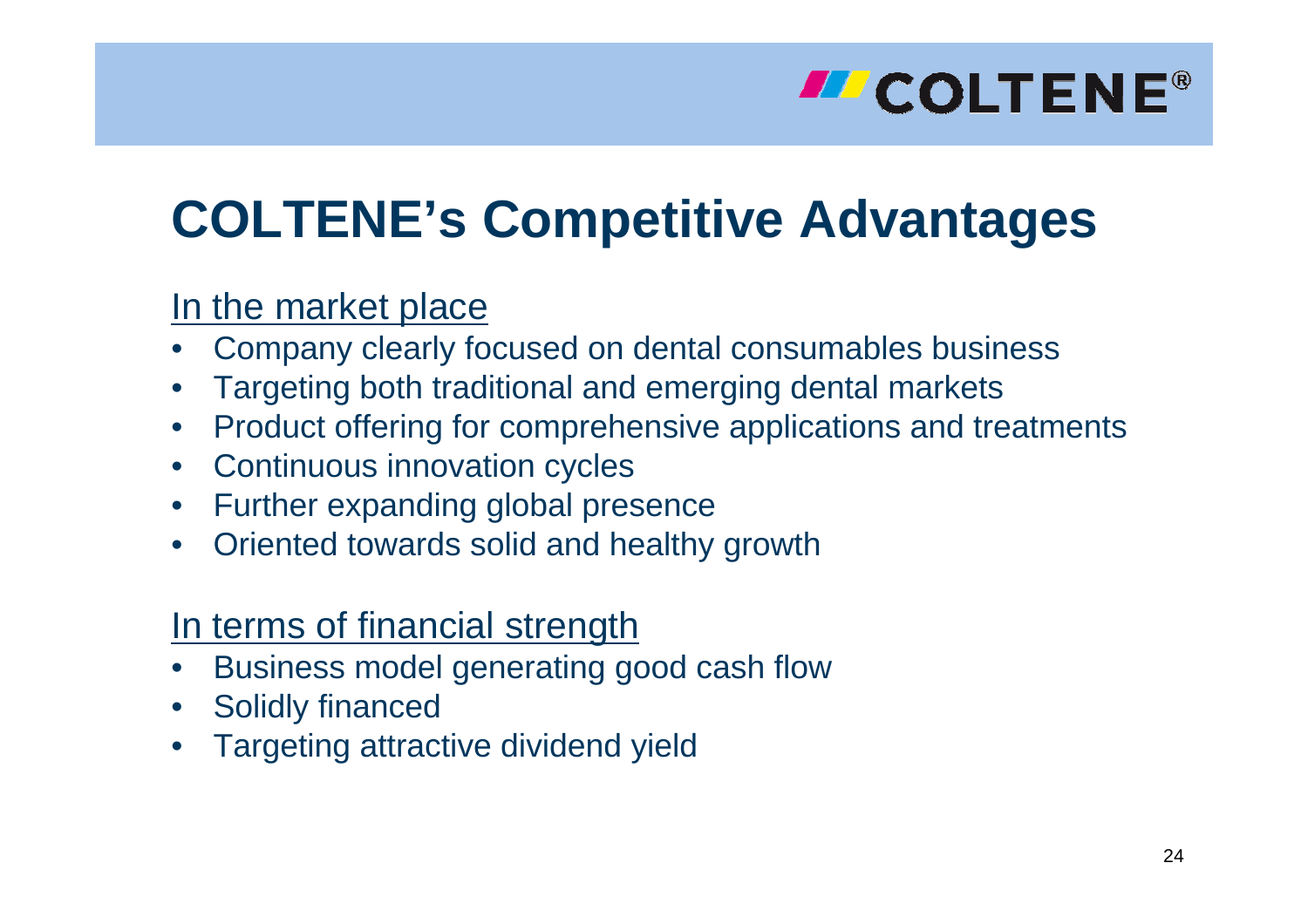# **COLTENE Outlook 2010**

- •Global dental market expected to show little growth in current year
- Special focus
	- Core product areas (innovation)
		- •Restorative materials
		- Endodontic systems
		- Rotary instruments
		- Hygiene/ Prophylaxis
	- Continuous cost improvement
	- Expansion of sales organization
		- Emerging Markets, Italy, Germany
	- Sales increase in all geographies
		- Growth in 2010

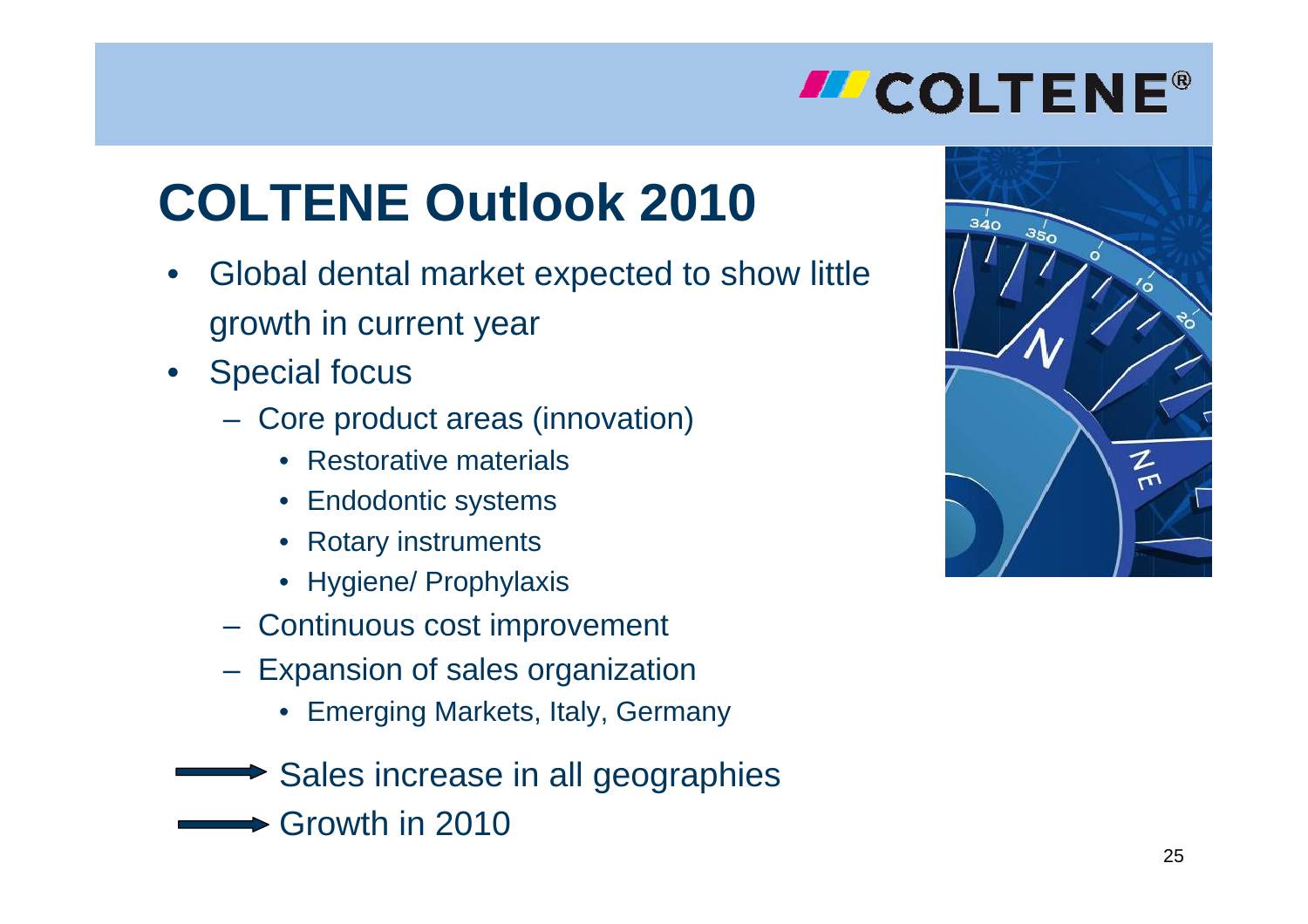

**1. COLTENE – Key figures and sales development 2009**

**2. Attractive dental market**

**3. Strategy implementation**

**4. Financials**

**5. Outlook**